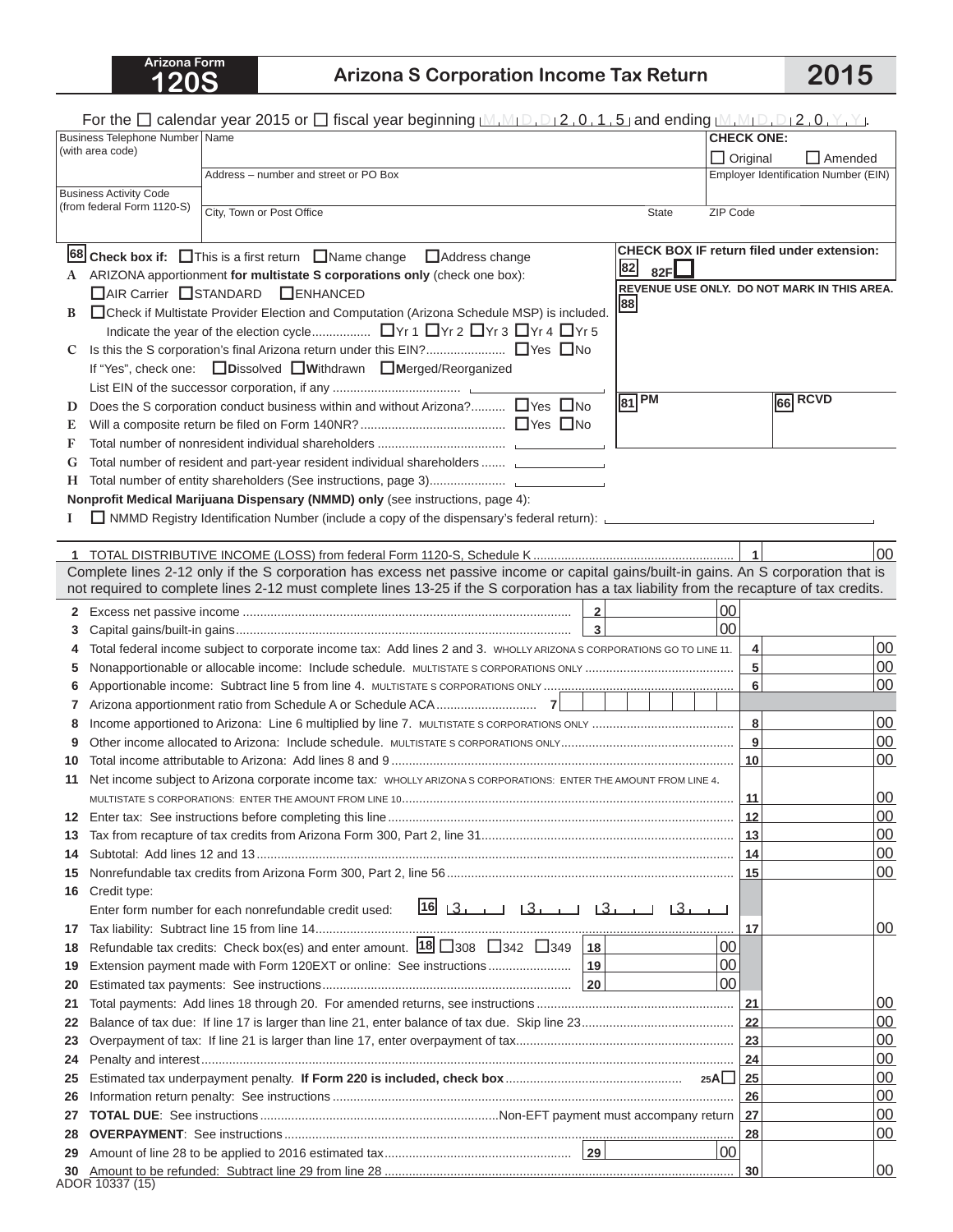| Name<br>page<br>snowr<br>. | <b>EIN</b> |
|----------------------------|------------|
|                            |            |
|                            |            |
|                            |            |
|                            |            |

## **SCHEDULE A Apportionment Formula (Multistate S Corporations Only)**

| <b>IMPORTANT:</b> Qualifying air carriers must use Arizona Schedule ACA.<br>Qualifying multistate service providers must include Arizona<br>Schedule MSP. See instructions, pages 8 through 10.                                   |                                                                                                                                    | <b>COLUMN A</b><br><b>Total Within Arizona</b><br>Round to nearest dollar. |           |               | <b>COLUMN B</b><br><b>Total Everywhere</b><br>Round to nearest dollar. | COLUMN <sub>C</sub><br>Ratio Within Arizona<br>$A \div B$ |
|-----------------------------------------------------------------------------------------------------------------------------------------------------------------------------------------------------------------------------------|------------------------------------------------------------------------------------------------------------------------------------|----------------------------------------------------------------------------|-----------|---------------|------------------------------------------------------------------------|-----------------------------------------------------------|
| <b>A1 Property Factor</b>                                                                                                                                                                                                         |                                                                                                                                    |                                                                            |           |               |                                                                        | Be certain to enter                                       |
|                                                                                                                                                                                                                                   | Value of real and tangible personal property (by averaging the value                                                               |                                                                            |           |               |                                                                        | amounts in Column C                                       |
|                                                                                                                                                                                                                                   | of owned property at the beginning and end of the tax period; rented                                                               |                                                                            |           |               |                                                                        | carried to six decimal                                    |
|                                                                                                                                                                                                                                   | property at capitalized value).                                                                                                    |                                                                            |           |               |                                                                        | places. You must type                                     |
|                                                                                                                                                                                                                                   | a Owned property (at original cost):                                                                                               |                                                                            |           |               |                                                                        | the decimal.                                              |
|                                                                                                                                                                                                                                   |                                                                                                                                    |                                                                            |           |               |                                                                        |                                                           |
|                                                                                                                                                                                                                                   | Depreciable assets: (do not include construction in progress)                                                                      |                                                                            |           |               |                                                                        |                                                           |
|                                                                                                                                                                                                                                   |                                                                                                                                    |                                                                            |           |               |                                                                        |                                                           |
|                                                                                                                                                                                                                                   | Other assets (describe):                                                                                                           |                                                                            |           |               |                                                                        |                                                           |
|                                                                                                                                                                                                                                   | Less: Nonbusiness property (if included in above totals)                                                                           |                                                                            |           |               |                                                                        |                                                           |
|                                                                                                                                                                                                                                   |                                                                                                                                    |                                                                            |           |               |                                                                        |                                                           |
|                                                                                                                                                                                                                                   | Rented property (capitalize at 8 times net rental paid)                                                                            |                                                                            |           |               |                                                                        |                                                           |
|                                                                                                                                                                                                                                   | Total owned and rented property (section a total plus section b).                                                                  |                                                                            |           |               |                                                                        |                                                           |
|                                                                                                                                                                                                                                   | <b>d</b> Weight AZ property: (STANDARD uses $\times$ 1; ENHANCED uses $\times$ 5.0)                                                | $\times$ 1                                                                 | <b>OR</b> | x5.0          |                                                                        |                                                           |
|                                                                                                                                                                                                                                   | e Property factor (for column A, multiply line c by line d;                                                                        |                                                                            |           |               |                                                                        |                                                           |
|                                                                                                                                                                                                                                   |                                                                                                                                    |                                                                            |           |               |                                                                        |                                                           |
|                                                                                                                                                                                                                                   |                                                                                                                                    |                                                                            |           |               |                                                                        |                                                           |
|                                                                                                                                                                                                                                   | <b>A2 Payroll Factor</b>                                                                                                           |                                                                            |           |               |                                                                        |                                                           |
|                                                                                                                                                                                                                                   | a Total wages, salaries, commissions and other compensation                                                                        |                                                                            |           |               |                                                                        |                                                           |
|                                                                                                                                                                                                                                   | paid to employees (per federal Form 1120-S or payroll reports)                                                                     | $\times$ 1                                                                 | <b>OR</b> | $\times 5.0$  |                                                                        |                                                           |
|                                                                                                                                                                                                                                   | <b>b</b> Weight AZ payroll: (STANDARD uses $\times$ 1; ENHANCED uses $\times$ 5.0)                                                 |                                                                            |           |               |                                                                        |                                                           |
|                                                                                                                                                                                                                                   | c Payroll factor (for column A, multiply line a by line b;                                                                         |                                                                            |           |               |                                                                        |                                                           |
|                                                                                                                                                                                                                                   |                                                                                                                                    |                                                                            |           |               |                                                                        |                                                           |
|                                                                                                                                                                                                                                   | A3 Sales Factor                                                                                                                    |                                                                            |           |               |                                                                        |                                                           |
|                                                                                                                                                                                                                                   | a Sales delivered or shipped to Arizona purchasers                                                                                 |                                                                            |           |               |                                                                        |                                                           |
|                                                                                                                                                                                                                                   | b Sales of services for qualifying multistate service providers                                                                    |                                                                            |           |               |                                                                        |                                                           |
|                                                                                                                                                                                                                                   |                                                                                                                                    |                                                                            |           |               |                                                                        |                                                           |
|                                                                                                                                                                                                                                   |                                                                                                                                    |                                                                            |           |               |                                                                        |                                                           |
|                                                                                                                                                                                                                                   |                                                                                                                                    | x2                                                                         | OR        | $\times$ 90.0 |                                                                        |                                                           |
|                                                                                                                                                                                                                                   | e Weight AZ sales: (STANDARD uses x 2; ENHANCED uses x 90.0)                                                                       |                                                                            |           |               |                                                                        |                                                           |
| f                                                                                                                                                                                                                                 | Sales factor (for column A, multiply line d by line e;                                                                             |                                                                            |           |               |                                                                        |                                                           |
|                                                                                                                                                                                                                                   |                                                                                                                                    |                                                                            |           |               |                                                                        |                                                           |
|                                                                                                                                                                                                                                   |                                                                                                                                    |                                                                            |           |               |                                                                        |                                                           |
|                                                                                                                                                                                                                                   | A5 Average Apportionment Ratio: Divide line A4, column C, by the denominator (STANDARD divides by four (4);                        |                                                                            |           |               |                                                                        |                                                           |
|                                                                                                                                                                                                                                   |                                                                                                                                    |                                                                            |           |               |                                                                        |                                                           |
|                                                                                                                                                                                                                                   |                                                                                                                                    |                                                                            |           |               |                                                                        |                                                           |
|                                                                                                                                                                                                                                   | <b>SCHEDULE B</b> Other Information                                                                                                |                                                                            |           |               |                                                                        |                                                           |
|                                                                                                                                                                                                                                   | <b>B1</b> Date business began in Arizona or date income was first derived from Arizona sources: $[M, M] \Box \Box \Box Y, Y, Y, Y$ |                                                                            |           |               |                                                                        |                                                           |
|                                                                                                                                                                                                                                   | <b>B2</b> Address at which tax records are located for audit purposes:                                                             |                                                                            |           |               |                                                                        |                                                           |
|                                                                                                                                                                                                                                   | Number/Street: <u>Number/Street:</u> 2007                                                                                          |                                                                            |           |               |                                                                        |                                                           |
|                                                                                                                                                                                                                                   |                                                                                                                                    |                                                                            |           |               | State: The ZIP Code:                                                   |                                                           |
|                                                                                                                                                                                                                                   |                                                                                                                                    |                                                                            |           |               |                                                                        |                                                           |
| B3 The taxpayer designates the individual listed below as the person to contact to schedule an audit of this return and authorizes the disclosure of<br>confidential information to this individual. (See instructions, page 12.) |                                                                                                                                    |                                                                            |           |               |                                                                        |                                                           |
|                                                                                                                                                                                                                                   | Name:                                                                                                                              |                                                                            |           |               |                                                                        |                                                           |
|                                                                                                                                                                                                                                   | Title:                                                                                                                             |                                                                            |           |               |                                                                        | (Area Code)                                               |
|                                                                                                                                                                                                                                   | <b>B4</b> List prior taxable years for which a federal examination has been finalized:                                             |                                                                            |           |               |                                                                        |                                                           |
|                                                                                                                                                                                                                                   |                                                                                                                                    |                                                                            |           |               |                                                                        |                                                           |
| NOTE: A.R.S. § 43-327 requires the taxpayer, within ninety days after final determination, to report these changes under separate cover to the                                                                                    |                                                                                                                                    |                                                                            |           |               |                                                                        |                                                           |
| Arizona Department of Revenue or to file amended returns reporting these changes. (See instructions, page 1.)                                                                                                                     |                                                                                                                                    |                                                                            |           |               |                                                                        |                                                           |
|                                                                                                                                                                                                                                   | 00<br>B5 Amount of net income subject to Arizona corporate income tax for prior taxable year (2014 Form 120S, line 11.)  \$        |                                                                            |           |               |                                                                        |                                                           |
|                                                                                                                                                                                                                                   | <b>B6</b> Indicate tax accounting method: $\Box$ Cash $\Box$ Accrual $\Box$ Other (Specify method.)                                |                                                                            |           |               |                                                                        |                                                           |
|                                                                                                                                                                                                                                   |                                                                                                                                    |                                                                            |           |               |                                                                        |                                                           |
|                                                                                                                                                                                                                                   | $\mathbb{Z}$<br>PLEASE BE SURE TO SIGN THE RETURN ON PAGE 3.                                                                       |                                                                            |           |               |                                                                        |                                                           |
|                                                                                                                                                                                                                                   | ADOR 10337 (15)                                                                                                                    | AZ Form 120S (2015)                                                        |           |               |                                                                        | Page 2 of 3                                               |